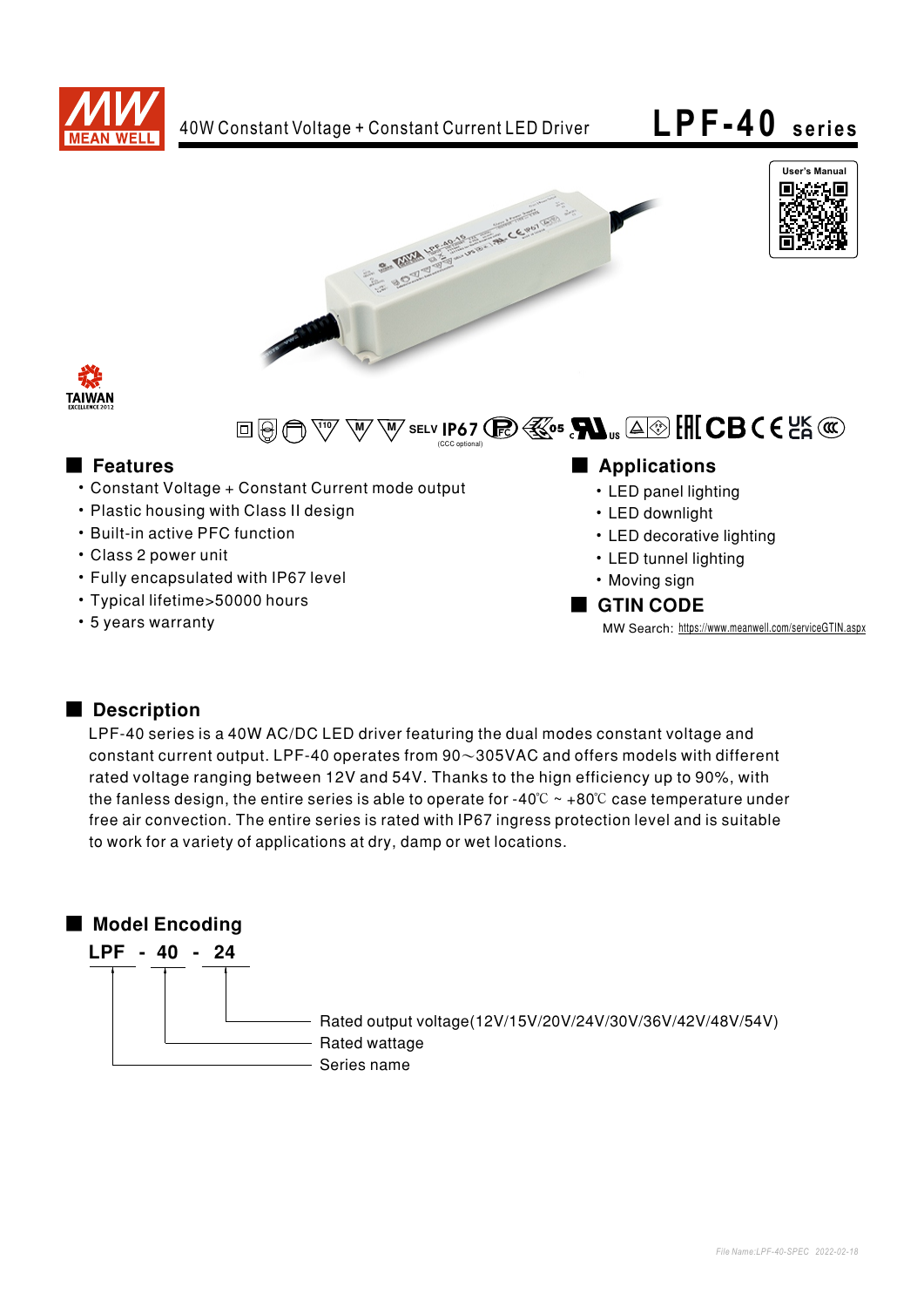

## **SPECIFICATION**

| יוטו וערו ווטב וט<br><b>MODEL</b> |                                                                                                                                                                                                                                                                                                                                                                                                                                                                                                                                                                                                                                                                                                                                                                                                                                                                                                                                                                 | LPF-40-12                                                                                                                                                                                                     | LPF-40-15       | LPF-40-20                                                         | LPF-40-24       | LPF-40-30       | LPF-40-36    | LPF-40-42    | LPF-40-48    | LPF-40-54       |
|-----------------------------------|-----------------------------------------------------------------------------------------------------------------------------------------------------------------------------------------------------------------------------------------------------------------------------------------------------------------------------------------------------------------------------------------------------------------------------------------------------------------------------------------------------------------------------------------------------------------------------------------------------------------------------------------------------------------------------------------------------------------------------------------------------------------------------------------------------------------------------------------------------------------------------------------------------------------------------------------------------------------|---------------------------------------------------------------------------------------------------------------------------------------------------------------------------------------------------------------|-----------------|-------------------------------------------------------------------|-----------------|-----------------|--------------|--------------|--------------|-----------------|
|                                   |                                                                                                                                                                                                                                                                                                                                                                                                                                                                                                                                                                                                                                                                                                                                                                                                                                                                                                                                                                 |                                                                                                                                                                                                               |                 |                                                                   |                 |                 |              | 42V          |              |                 |
|                                   | <b>DC VOLTAGE</b>                                                                                                                                                                                                                                                                                                                                                                                                                                                                                                                                                                                                                                                                                                                                                                                                                                                                                                                                               | 12V                                                                                                                                                                                                           | 15V             | <b>20V</b>                                                        | <b>24V</b>      | 30 <sub>V</sub> | 36V          |              | 48V          | 54V             |
| <b>OUTPUT</b>                     | CONSTANT CURRENT REGION Note.2 7.2~12V                                                                                                                                                                                                                                                                                                                                                                                                                                                                                                                                                                                                                                                                                                                                                                                                                                                                                                                          |                                                                                                                                                                                                               | $9 - 15V$       | $12 - 20V$                                                        | $14.4 - 24V$    | $18 - 30V$      | $21.6 - 36V$ | $25.2 - 42V$ | $28.8 - 48V$ | $32.4 - 54V$    |
|                                   | <b>RATED CURRENT</b>                                                                                                                                                                                                                                                                                                                                                                                                                                                                                                                                                                                                                                                                                                                                                                                                                                                                                                                                            | 3.34A                                                                                                                                                                                                         | 2.67A<br>40.08W | 2A                                                                | 1.67A<br>40.08W | 1.34A           | 1.12A        | 0.96A        | 0.84A        | 0.76A<br>41.04W |
|                                   | <b>RATED POWER</b><br>Note.5                                                                                                                                                                                                                                                                                                                                                                                                                                                                                                                                                                                                                                                                                                                                                                                                                                                                                                                                    | 40.08W                                                                                                                                                                                                        |                 | 40W                                                               |                 | 40.2W           | 40.32W       | 40.32W       | 40.32W       |                 |
|                                   | RIPPLE & NOISE (max.) Note.3 150mVp-p                                                                                                                                                                                                                                                                                                                                                                                                                                                                                                                                                                                                                                                                                                                                                                                                                                                                                                                           |                                                                                                                                                                                                               | 150mVp-p        | 150mVp-p                                                          | 150mVp-p        | 200mVp-p        | 250mVp-p     | 250mVp-p     | 250mVp-p     | 350mVp-p        |
|                                   | <b>VOLTAGE TOLERANCE Note.4</b>                                                                                                                                                                                                                                                                                                                                                                                                                                                                                                                                                                                                                                                                                                                                                                                                                                                                                                                                 | ±4.0%                                                                                                                                                                                                         | ±4.0%           | ±4.0%                                                             | ±4.0%           | ±4.0%           | ±4.0%        | ±4.0%        | ±4.0%        | ±4.0%           |
|                                   | <b>LINE REGULATION</b>                                                                                                                                                                                                                                                                                                                                                                                                                                                                                                                                                                                                                                                                                                                                                                                                                                                                                                                                          | ±0.5%                                                                                                                                                                                                         | ±0.5%           | ±0.5%                                                             | ±0.5%           | ±0.5%           | ±0.5%        | ±0.5%        | ±0.5%        | ±0.5%           |
|                                   | <b>LOAD REGULATION</b>                                                                                                                                                                                                                                                                                                                                                                                                                                                                                                                                                                                                                                                                                                                                                                                                                                                                                                                                          | ±2.0%                                                                                                                                                                                                         | ±1.5%           | ±1.0%                                                             | ±0.5%           | ±0.5%           | ±0.5%        | ±0.5%        | ±0.5%        | ±0.5%           |
|                                   | SETUP, RISE TIME Note.6                                                                                                                                                                                                                                                                                                                                                                                                                                                                                                                                                                                                                                                                                                                                                                                                                                                                                                                                         | 1000ms, 80ms / 115VAC<br>500ms, 80ms / 230VAC                                                                                                                                                                 |                 |                                                                   |                 |                 |              |              |              |                 |
|                                   | <b>HOLD UP TIME (Typ.)</b>                                                                                                                                                                                                                                                                                                                                                                                                                                                                                                                                                                                                                                                                                                                                                                                                                                                                                                                                      | 16ms/115VAC<br>16ms/230VAC                                                                                                                                                                                    |                 |                                                                   |                 |                 |              |              |              |                 |
|                                   | <b>VOLTAGE RANGE</b><br>Note.5                                                                                                                                                                                                                                                                                                                                                                                                                                                                                                                                                                                                                                                                                                                                                                                                                                                                                                                                  | $90 \sim 305$ VAC<br>$127 - 431VDC$<br>(Please refer to "STATIC CHARACTERISTIC" section)                                                                                                                      |                 |                                                                   |                 |                 |              |              |              |                 |
|                                   | <b>FREQUENCY RANGE</b>                                                                                                                                                                                                                                                                                                                                                                                                                                                                                                                                                                                                                                                                                                                                                                                                                                                                                                                                          | $47 \sim 63$ Hz                                                                                                                                                                                               |                 |                                                                   |                 |                 |              |              |              |                 |
|                                   |                                                                                                                                                                                                                                                                                                                                                                                                                                                                                                                                                                                                                                                                                                                                                                                                                                                                                                                                                                 | PF ≥ 0.97/115VAC, PF ≥ 0.95/230VAC, PF ≥ 0.92/277VAC@full load<br>(Please refer to "POWER FACTOR (PF) CHARACTERISTIC" section)                                                                                |                 |                                                                   |                 |                 |              |              |              |                 |
|                                   | <b>POWER FACTOR</b>                                                                                                                                                                                                                                                                                                                                                                                                                                                                                                                                                                                                                                                                                                                                                                                                                                                                                                                                             |                                                                                                                                                                                                               |                 |                                                                   |                 |                 |              |              |              |                 |
|                                   | TOTAL HARMONIC DISTORTION                                                                                                                                                                                                                                                                                                                                                                                                                                                                                                                                                                                                                                                                                                                                                                                                                                                                                                                                       |                                                                                                                                                                                                               |                 |                                                                   |                 |                 |              |              |              |                 |
| <b>INPUT</b>                      | <b>EFFICIENCY (Typ.)</b>                                                                                                                                                                                                                                                                                                                                                                                                                                                                                                                                                                                                                                                                                                                                                                                                                                                                                                                                        | 84%                                                                                                                                                                                                           | 85%             | (Please refer to "TOTAL HARMONIC DISTORTION(THD)" section)<br>86% | 87%             | 88%             | 88%          | 88.5%        | 90%          | 90%             |
|                                   | <b>AC CURRENT</b>                                                                                                                                                                                                                                                                                                                                                                                                                                                                                                                                                                                                                                                                                                                                                                                                                                                                                                                                               | 0.6A/115VAC                                                                                                                                                                                                   |                 | 0.3A/230VAC                                                       | 0.25A/277VAC    |                 |              |              |              |                 |
|                                   | <b>INRUSH CURRENT(Typ.)</b>                                                                                                                                                                                                                                                                                                                                                                                                                                                                                                                                                                                                                                                                                                                                                                                                                                                                                                                                     | COLD START 50A(twidth=210 $\mu$ s measured at 50% Ipeak) at 230VAC; Per NEMA 410                                                                                                                              |                 |                                                                   |                 |                 |              |              |              |                 |
|                                   | MAX. No. of PSUs on 16A                                                                                                                                                                                                                                                                                                                                                                                                                                                                                                                                                                                                                                                                                                                                                                                                                                                                                                                                         |                                                                                                                                                                                                               |                 |                                                                   |                 |                 |              |              |              |                 |
|                                   | <b>CIRCUIT BREAKER</b>                                                                                                                                                                                                                                                                                                                                                                                                                                                                                                                                                                                                                                                                                                                                                                                                                                                                                                                                          | 12 units (circuit breaker of type B) / 20 units (circuit breaker of type C) at 230VAC                                                                                                                         |                 |                                                                   |                 |                 |              |              |              |                 |
|                                   | <b>LEAKAGE CURRENT</b>                                                                                                                                                                                                                                                                                                                                                                                                                                                                                                                                                                                                                                                                                                                                                                                                                                                                                                                                          | <0.75mA / 240VAC                                                                                                                                                                                              |                 |                                                                   |                 |                 |              |              |              |                 |
|                                   | <b>OVER CURRENT</b>                                                                                                                                                                                                                                                                                                                                                                                                                                                                                                                                                                                                                                                                                                                                                                                                                                                                                                                                             | $95 - 108%$                                                                                                                                                                                                   |                 |                                                                   |                 |                 |              |              |              |                 |
|                                   |                                                                                                                                                                                                                                                                                                                                                                                                                                                                                                                                                                                                                                                                                                                                                                                                                                                                                                                                                                 |                                                                                                                                                                                                               |                 |                                                                   |                 |                 |              |              |              |                 |
|                                   | <b>SHORT CIRCUIT</b>                                                                                                                                                                                                                                                                                                                                                                                                                                                                                                                                                                                                                                                                                                                                                                                                                                                                                                                                            | Constant current limiting, recovers automatically after fault condition is removed<br>Hiccup mode, recovers automatically after fault condition is removed                                                    |                 |                                                                   |                 |                 |              |              |              |                 |
| <b>PROTECTION</b>                 |                                                                                                                                                                                                                                                                                                                                                                                                                                                                                                                                                                                                                                                                                                                                                                                                                                                                                                                                                                 | $15 - 17V$                                                                                                                                                                                                    | $17.5 - 21V$    | $23 - 27V$                                                        | $28 - 35V$      | $34 - 40V$      | $41 - 49V$   | $46 - 54V$   | $54 - 63V$   | $59 - 66V$      |
|                                   | OVER VOLTAGE                                                                                                                                                                                                                                                                                                                                                                                                                                                                                                                                                                                                                                                                                                                                                                                                                                                                                                                                                    | Shut down and latch off o/p voltage, re-power on to recover                                                                                                                                                   |                 |                                                                   |                 |                 |              |              |              |                 |
|                                   | <b>OVER TEMPERATURE</b>                                                                                                                                                                                                                                                                                                                                                                                                                                                                                                                                                                                                                                                                                                                                                                                                                                                                                                                                         | Shut down o/p voltage, re-power on to recover                                                                                                                                                                 |                 |                                                                   |                 |                 |              |              |              |                 |
|                                   | WORKING TEMP.                                                                                                                                                                                                                                                                                                                                                                                                                                                                                                                                                                                                                                                                                                                                                                                                                                                                                                                                                   | Tcase=-40 ~ +80℃ (Please refer to " OUTPUT LOAD vs TEMPERATURE" section)                                                                                                                                      |                 |                                                                   |                 |                 |              |              |              |                 |
|                                   | <b>MAX. CASE TEMP.</b>                                                                                                                                                                                                                                                                                                                                                                                                                                                                                                                                                                                                                                                                                                                                                                                                                                                                                                                                          | Tcase=+80 $°C$                                                                                                                                                                                                |                 |                                                                   |                 |                 |              |              |              |                 |
|                                   | <b>WORKING HUMIDITY</b>                                                                                                                                                                                                                                                                                                                                                                                                                                                                                                                                                                                                                                                                                                                                                                                                                                                                                                                                         | $20 \sim 95\%$ RH non-condensing                                                                                                                                                                              |                 |                                                                   |                 |                 |              |              |              |                 |
|                                   | ENVIRONMENT STORAGE TEMP., HUMIDITY                                                                                                                                                                                                                                                                                                                                                                                                                                                                                                                                                                                                                                                                                                                                                                                                                                                                                                                             | $-40 \sim +80^{\circ}$ C, 10 ~ 95% RH                                                                                                                                                                         |                 |                                                                   |                 |                 |              |              |              |                 |
|                                   | <b>TEMP. COEFFICIENT</b>                                                                                                                                                                                                                                                                                                                                                                                                                                                                                                                                                                                                                                                                                                                                                                                                                                                                                                                                        | ±0.03%/℃ (0~50℃)                                                                                                                                                                                              |                 |                                                                   |                 |                 |              |              |              |                 |
|                                   | <b>VIBRATION</b><br>10 ~ 500Hz, 5G 12min./1cycle, period for 72min. each along X, Y, Z axes                                                                                                                                                                                                                                                                                                                                                                                                                                                                                                                                                                                                                                                                                                                                                                                                                                                                     |                                                                                                                                                                                                               |                 |                                                                   |                 |                 |              |              |              |                 |
|                                   | <b>SAFETY STANDARDS Note.8</b>                                                                                                                                                                                                                                                                                                                                                                                                                                                                                                                                                                                                                                                                                                                                                                                                                                                                                                                                  | UL8750, CSA C22.2 No. 250.0-08, ENEC BS EN/EN61347-1, BS EN/EN61347-2-13 independent, BS EN/EN62384, EAC TP TC 004, IP67,<br>J61347-1, J61347-2-13, GB19510.1, GB19510.14 approved; design refer to UL60950-1 |                 |                                                                   |                 |                 |              |              |              |                 |
|                                   | SAFETY & WITHSTAND VOLTAGE                                                                                                                                                                                                                                                                                                                                                                                                                                                                                                                                                                                                                                                                                                                                                                                                                                                                                                                                      | I/P-O/P:3.75KVAC                                                                                                                                                                                              |                 |                                                                   |                 |                 |              |              |              |                 |
| EMC                               | <b>ISOLATION RESISTANCE</b>                                                                                                                                                                                                                                                                                                                                                                                                                                                                                                                                                                                                                                                                                                                                                                                                                                                                                                                                     | I/P-O/P:100M Ohms / 500VDC / 25℃/ 70% RH                                                                                                                                                                      |                 |                                                                   |                 |                 |              |              |              |                 |
|                                   |                                                                                                                                                                                                                                                                                                                                                                                                                                                                                                                                                                                                                                                                                                                                                                                                                                                                                                                                                                 | Compliance to BS EN/EN55015,BS EN/EN61000-3-2 Class C (@load $\geq$ 60%); BS EN/EN61000-3-3,<br>GB17743 and GB17625.1, EAC TP TC 020                                                                          |                 |                                                                   |                 |                 |              |              |              |                 |
|                                   | <b>EMC EMISSION Note.8</b>                                                                                                                                                                                                                                                                                                                                                                                                                                                                                                                                                                                                                                                                                                                                                                                                                                                                                                                                      |                                                                                                                                                                                                               |                 |                                                                   |                 |                 |              |              |              |                 |
|                                   | Compliance to BS EN/EN61000-4-2,3,4,5,6,8,11; BS EN/EN61547, light industry level (surge immunity Line-Line 2KV),<br><b>EMC IMMUNITY</b><br>EAC TP TC 020                                                                                                                                                                                                                                                                                                                                                                                                                                                                                                                                                                                                                                                                                                                                                                                                       |                                                                                                                                                                                                               |                 |                                                                   |                 |                 |              |              |              |                 |
|                                   | <b>MTBF</b>                                                                                                                                                                                                                                                                                                                                                                                                                                                                                                                                                                                                                                                                                                                                                                                                                                                                                                                                                     | Telcordia SR-332 (Bellcore);<br>438.9Khrs min.<br>MIL-HDBK-217F $(25^{\circ}$ C)<br>3597.9K hrs min.                                                                                                          |                 |                                                                   |                 |                 |              |              |              |                 |
| OTHERS                            | <b>DIMENSION</b>                                                                                                                                                                                                                                                                                                                                                                                                                                                                                                                                                                                                                                                                                                                                                                                                                                                                                                                                                | 162.5*43*32mm (L*W*H)                                                                                                                                                                                         |                 |                                                                   |                 |                 |              |              |              |                 |
|                                   | <b>PACKING</b>                                                                                                                                                                                                                                                                                                                                                                                                                                                                                                                                                                                                                                                                                                                                                                                                                                                                                                                                                  | 0.44Kg; 32pcs/15.08Kg/0.93CUFT                                                                                                                                                                                |                 |                                                                   |                 |                 |              |              |              |                 |
| <b>NOTE</b>                       | 1. All parameters NOT specially mentioned are measured at 230VAC input, rated current and 25°C of ambient temperature.                                                                                                                                                                                                                                                                                                                                                                                                                                                                                                                                                                                                                                                                                                                                                                                                                                          |                                                                                                                                                                                                               |                 |                                                                   |                 |                 |              |              |              |                 |
|                                   | 2. Please refer to "DRIVING METHODS OF LED MODULE".<br>3. Ripple & noise are measured at 20MHz of bandwidth by using a 12" twisted pair-wire terminated with a 0.1uf & 47uf parallel capacitor.<br>4. Tolerance : includes set up tolerance, line regulation and load regulation.<br>5. De-rating may be needed under low input voltages. Please refer to "STATIC CHARACTERISTIC" sections for details.<br>6. Length of set up time is measured at first cold start. Turning ON/OFF the driver may lead to increase of the set up time.<br>7. The driver is considered as a component that will be operated in combination with final equipment. Since EMC performance will be affected by the<br>complete installation, the final equipment manufacturers must re-qualify EMC Directive on the complete installation again.<br>8. To fulfill requirements of the latest ErP regulation for lighting fixtures, this LED driver can only be used behind a switch |                                                                                                                                                                                                               |                 |                                                                   |                 |                 |              |              |              |                 |
|                                   |                                                                                                                                                                                                                                                                                                                                                                                                                                                                                                                                                                                                                                                                                                                                                                                                                                                                                                                                                                 |                                                                                                                                                                                                               |                 |                                                                   |                 |                 |              |              |              |                 |
|                                   |                                                                                                                                                                                                                                                                                                                                                                                                                                                                                                                                                                                                                                                                                                                                                                                                                                                                                                                                                                 |                                                                                                                                                                                                               |                 |                                                                   |                 |                 |              |              |              |                 |
|                                   |                                                                                                                                                                                                                                                                                                                                                                                                                                                                                                                                                                                                                                                                                                                                                                                                                                                                                                                                                                 |                                                                                                                                                                                                               |                 |                                                                   |                 |                 |              |              |              |                 |
|                                   |                                                                                                                                                                                                                                                                                                                                                                                                                                                                                                                                                                                                                                                                                                                                                                                                                                                                                                                                                                 |                                                                                                                                                                                                               |                 |                                                                   |                 |                 |              |              |              |                 |
|                                   |                                                                                                                                                                                                                                                                                                                                                                                                                                                                                                                                                                                                                                                                                                                                                                                                                                                                                                                                                                 |                                                                                                                                                                                                               |                 |                                                                   |                 |                 |              |              |              |                 |
|                                   | without permanently connected to the mains.                                                                                                                                                                                                                                                                                                                                                                                                                                                                                                                                                                                                                                                                                                                                                                                                                                                                                                                     |                                                                                                                                                                                                               |                 |                                                                   |                 |                 |              |              |              |                 |
|                                   | 9. This series meets the typical life expectancy of >50,000 hours of operation when Tcase, particularly (tc) point (or TMP, per DLC), is about 75℃ or less.                                                                                                                                                                                                                                                                                                                                                                                                                                                                                                                                                                                                                                                                                                                                                                                                     |                                                                                                                                                                                                               |                 |                                                                   |                 |                 |              |              |              |                 |
|                                   | 10. Please refer to the warranty statement on MEAN WELL's website at http://www.meanwell.com                                                                                                                                                                                                                                                                                                                                                                                                                                                                                                                                                                                                                                                                                                                                                                                                                                                                    |                                                                                                                                                                                                               |                 |                                                                   |                 |                 |              |              |              |                 |
|                                   | 11. The ambient temperature derating of 3.5°C/1000m with fanless models and of 5°C/1000m with fan models for operating altitude higher than 2000m(6500ft).                                                                                                                                                                                                                                                                                                                                                                                                                                                                                                                                                                                                                                                                                                                                                                                                      |                                                                                                                                                                                                               |                 |                                                                   |                 |                 |              |              |              |                 |
|                                   | 12. For any application note and IP water proof function installation caution, please refer our user manual before using.                                                                                                                                                                                                                                                                                                                                                                                                                                                                                                                                                                                                                                                                                                                                                                                                                                       |                                                                                                                                                                                                               |                 |                                                                   |                 |                 |              |              |              |                 |
|                                   | https://www.meanwell.com/Upload/PDF/LED_EN.pdf                                                                                                                                                                                                                                                                                                                                                                                                                                                                                                                                                                                                                                                                                                                                                                                                                                                                                                                  |                                                                                                                                                                                                               |                 |                                                                   |                 |                 |              |              |              |                 |
|                                   | X Product Liability Disclaimer: For detailed information, please refer to https://www.meanwell.com/serviceDisclaimer.aspx                                                                                                                                                                                                                                                                                                                                                                                                                                                                                                                                                                                                                                                                                                                                                                                                                                       |                                                                                                                                                                                                               |                 |                                                                   |                 |                 |              |              |              |                 |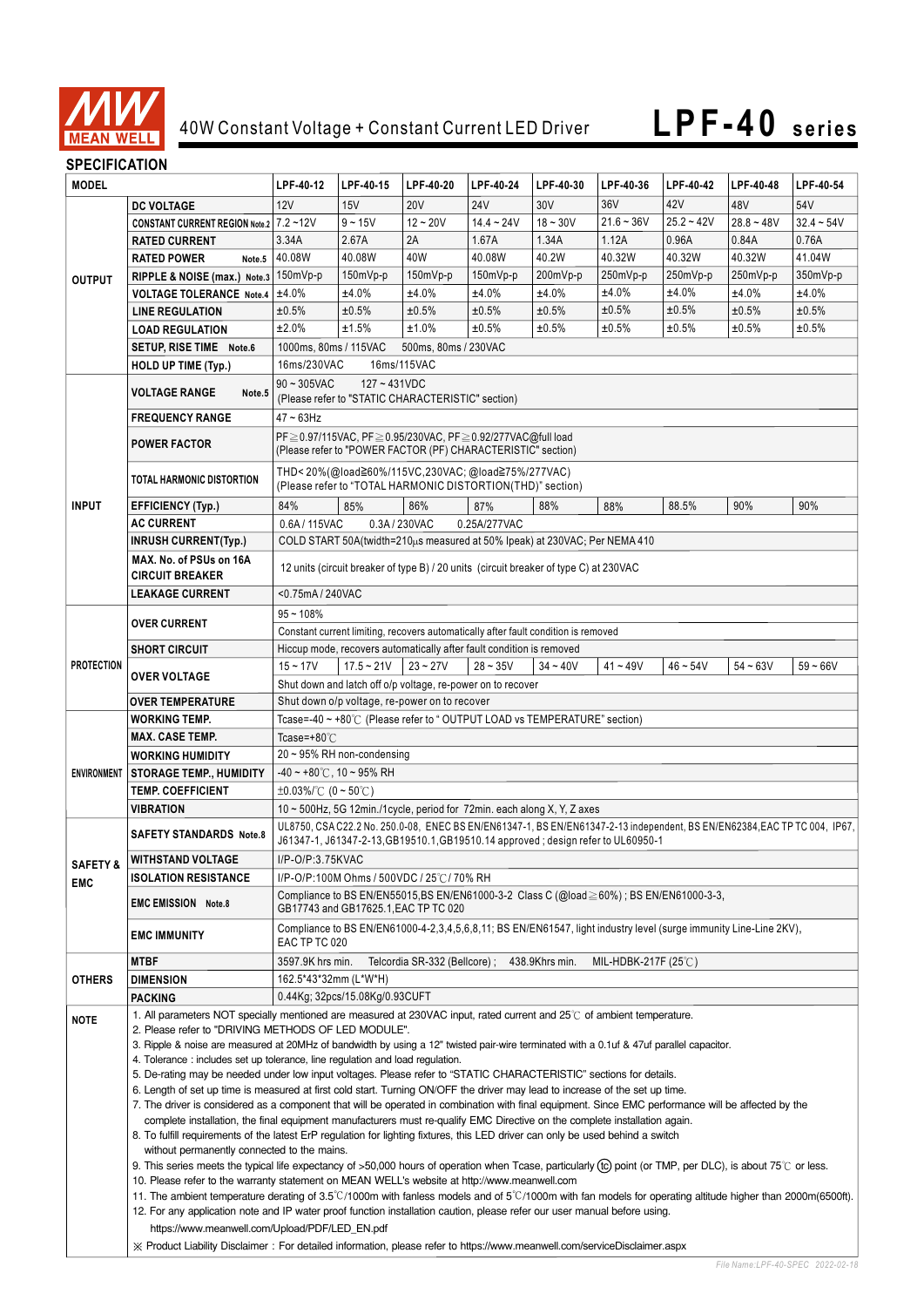

 $60$ <br>(min.)

 $Vo(%)$ 



Should there be any compatibility issues, please contact MEAN WELL.

Typical output current normalized by rated current (%)

(A) **Constant** Voltage area

50 100 Io(%)

(C) **Hiccup** Protection

(B) Constant Current area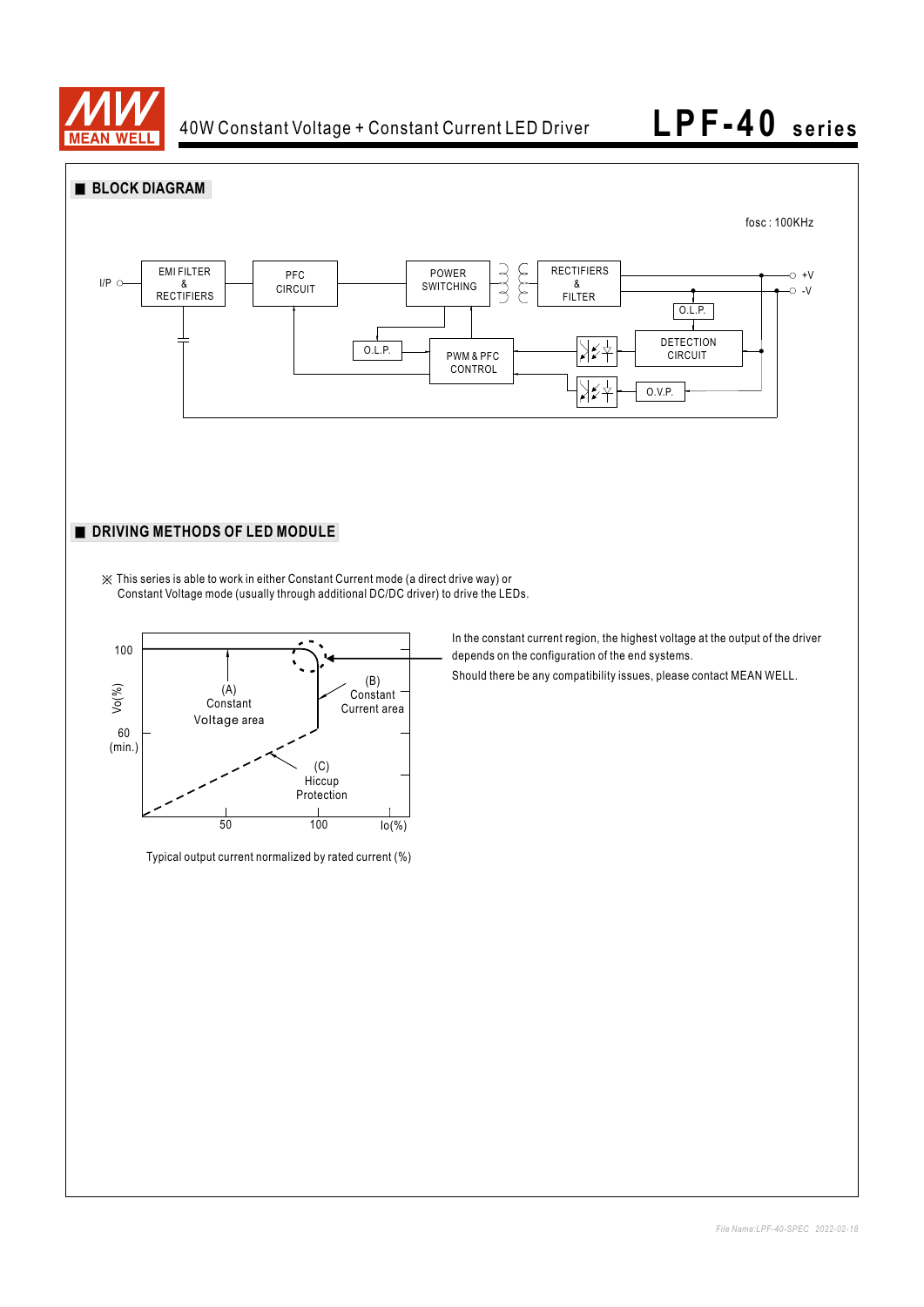

**LPF-40 series**

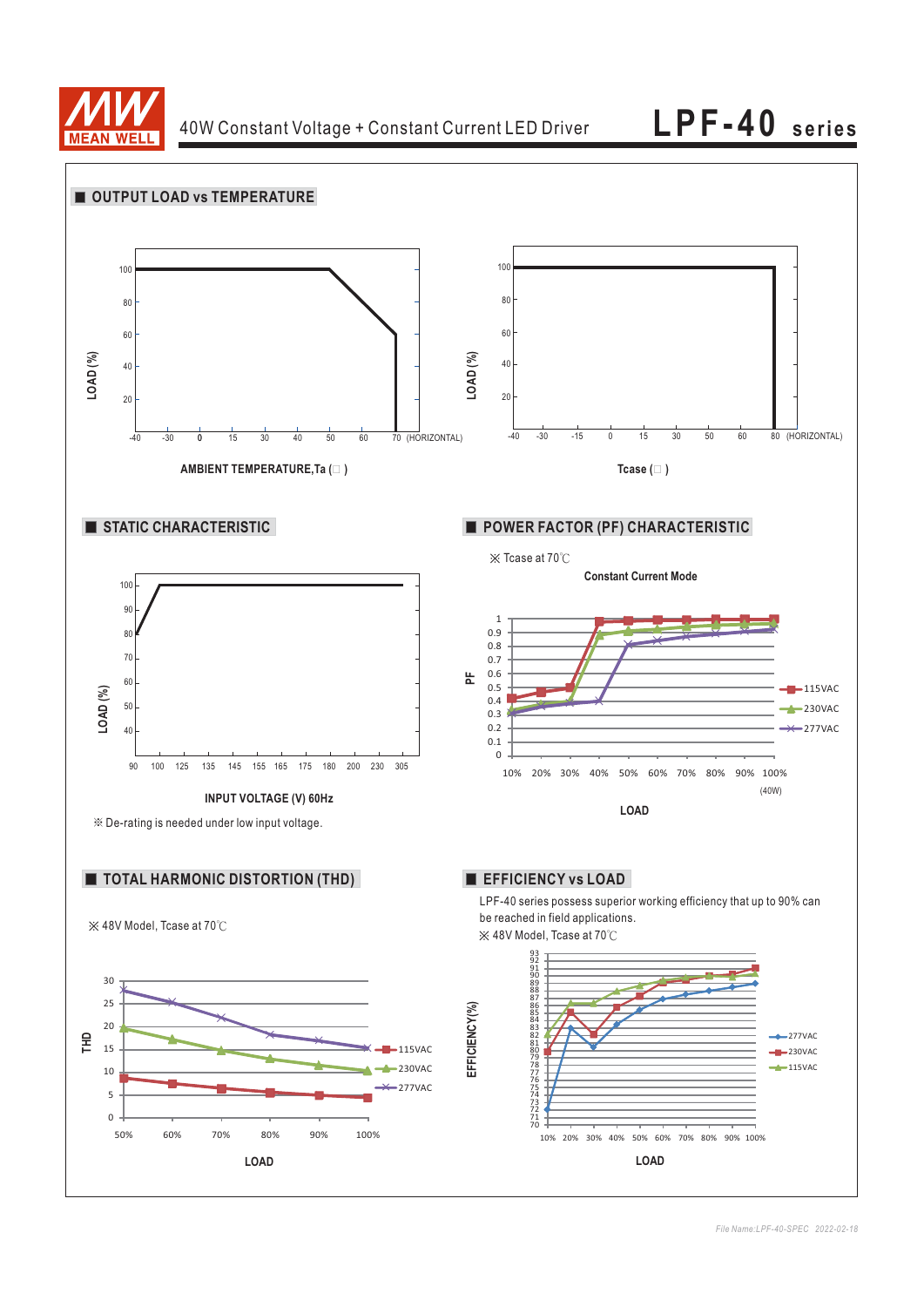